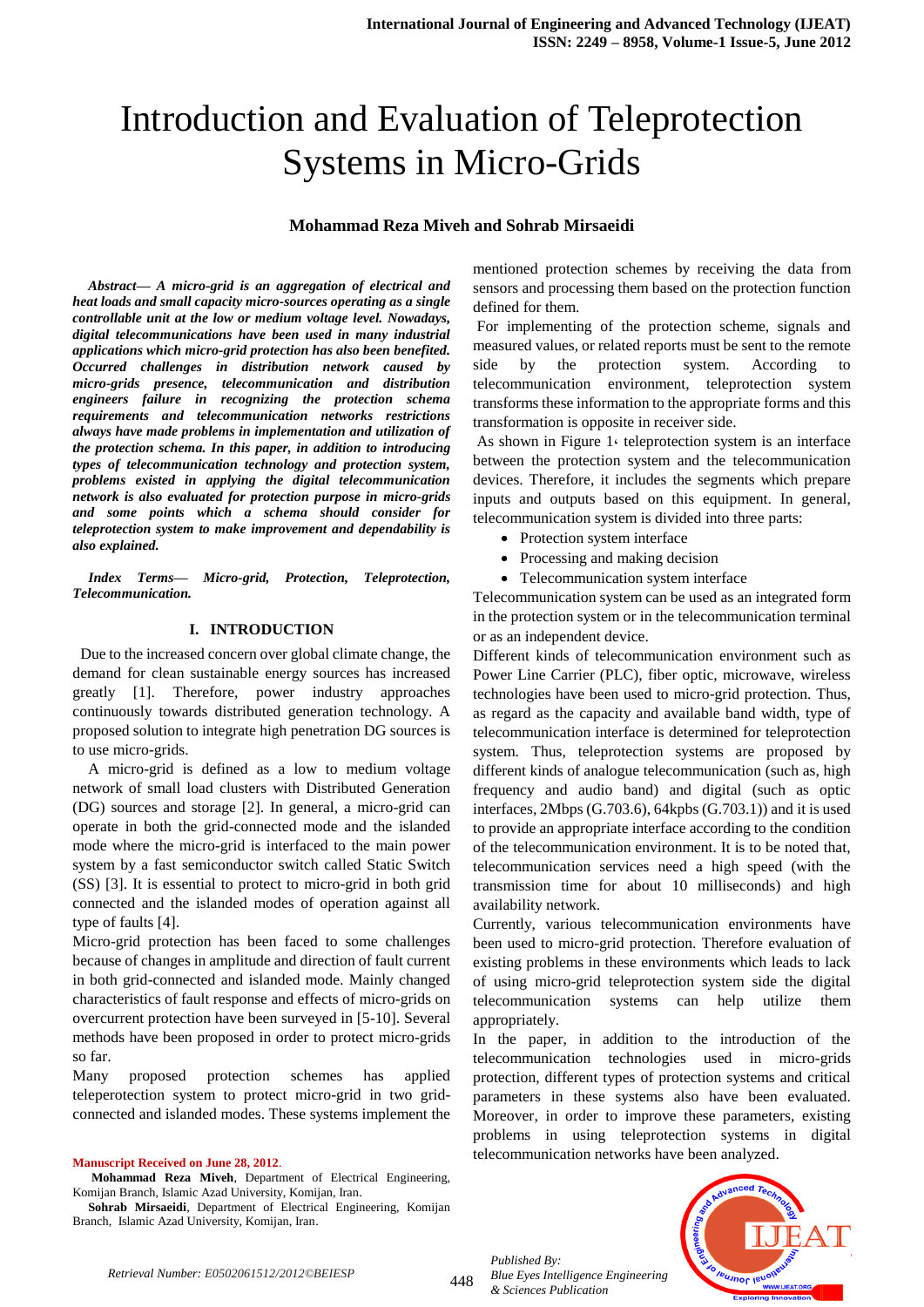# **Introduction and Evaluation of Teleprotection Systems in Micro-grid**



**Fig.1. Fault detection and clearing mechanism in protection system.**

#### **II. TELECOMMUNICATION TECHNOLOGIES USED IN MICRO-GRID PROTECTION**

Telecommunication is the transmission of information over significant distances to communicate. Some of telecommunication technologies types accomplish with their advantages and disadvantages have been summarized in the following parts:

- Distribution Line Carrier (DLC)
- wired environment
- Wireless environment

## **A. Distributed Line Carrier (DLC)**

Using the power transmission lines as a telecommunication environment has been considered by power industry because of their various advantages. The most important advantages of using DLCs is using micro-grid cables that as well as removing the cabling problems, remote problems and extension of control points micro-grid also are not proposed. It is to be noted that if a fault occurs within micro-grid, such telecommunication environments will face open-circuit problems. In other words, if there is a breakage and fault occurrence problem, telecommunication environment will be disconnected. Consequently, using this method with reclosers, switches, sectionalizer, and locating the breakage in circuit is impossible. Another disadvantage of the method is the number of channels and low quality of telecommunication signals.

In [11], in order to protect micro-grids against the fault, PLC has been used. PLC systems are one of the most important telecommunication systems in power industry.

PLC technology has been used for communication and protection in substations lines since the late 1920s [11].

In transmission and distribution applications, as well as in

some low voltage utility applications such as automated meter reading, frequencies of 30 kHz to 500 kHz are typically used [12].

In broad band power line and in home local area power line network applications, frequencies well above 1 MHz are used with data rates up to 200 Mbps [13]. Digital PLC modulation techniques such as orthogonal frequency division multiplexing (OFDM) allow good bandwidth utilization, ability to cope with interference and multipath effects, and provide high data rates in excess of 100 kbps [14].

Although PLC technology is one of the most important telecommunication systems in power industry, it is not evaluated based on the level of magnetic field radiation. Studies show that level of magnetic field radiation around the high voltage lines is caused by high PLC signal carrier. In conclusion, as regard as the adjacent of PLC frequency band with the radio bands, there is a possibility of disturbance in them. There are different kinds of software for modeling the PLC radiation levels, such as EZNEC PRO2 which models level of radiation caused by the wire carrying current in frequencies from 100 kHz to 50 MHz.

Figure 2 and 3 illustrate the diagram of gain increasing of PLC signal radiation and the radiation pattern around the wire carrying current as an antenna simulated in various frequencies in this software respectively. As shown in Figure 3, radiation emissions from network lines have been decreased from low frequency to high frequency [15].



**Fig.2. Diagram of gain increasing of PLC signal radiation**



**Fig.3. Radiation pattern around the wire carrying current**

## **B. Wired Environment**

In [16] some relays which contains the fiber optic and Ethernet communication link have been used for micro-grid protection. Fiber optic cables have had much progress so far.

Table 1 lists the total characteristics of the optic fiber [17].

*Blue Eyes Intelligence Engineering* 

*Published By:*

*& Sciences Publication* 

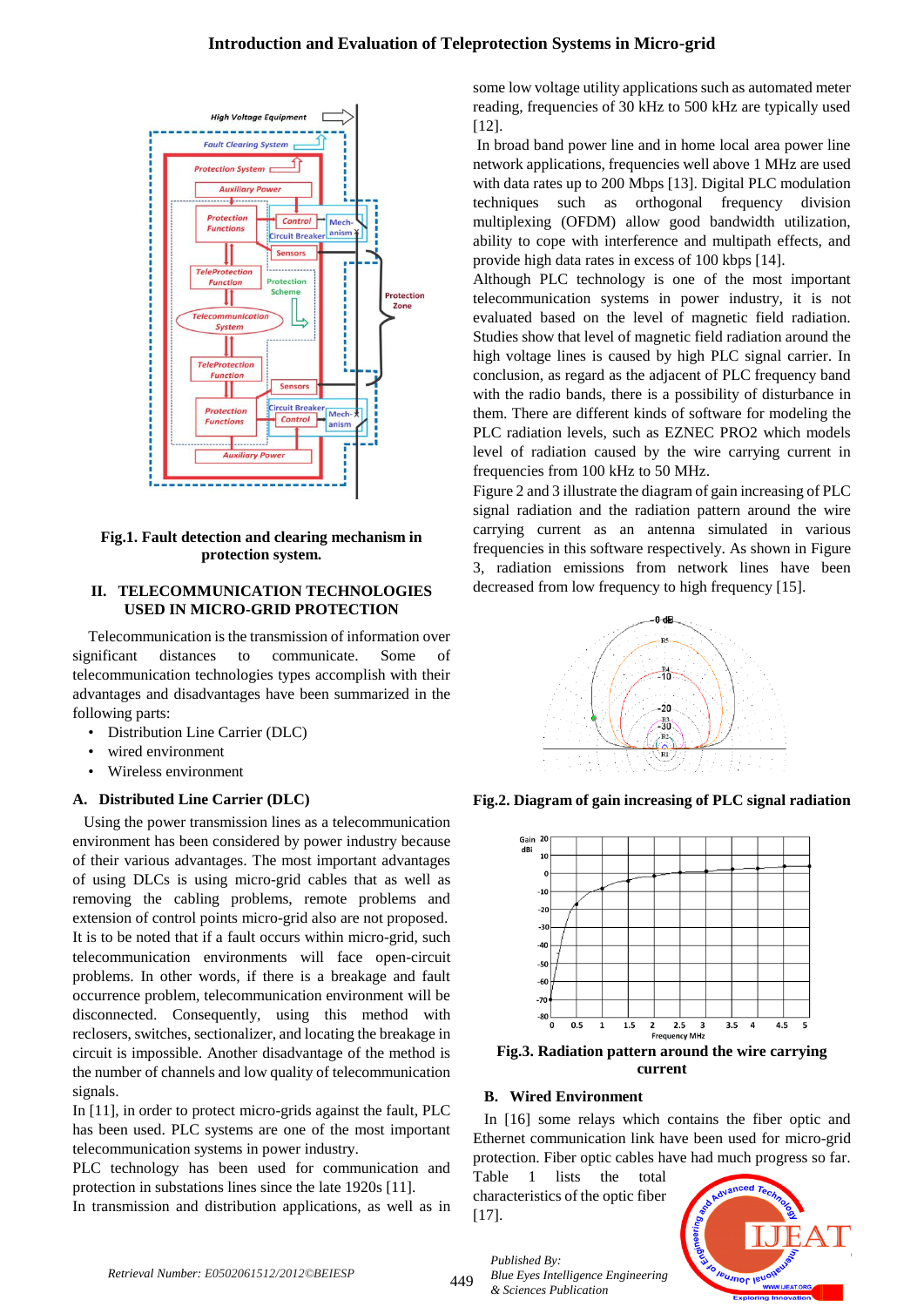Due to the high capacity of the channel and complete security than electromagnetic interference and disturbance, Prediction of fiber optic cable will be suitable and using it makes differential protection possible. Some disadvantages of the fiber optic cable can be referred to its high price and requiring to special skills and test because of its modern technology.

#### **C. Wireless Environment**

Wireless methods include Very High Frequency (VHF) radio, Ultra High Frequency (UHF) radio, spread-spectrum radio and etc, which contain the highest range of potential to protect and control micro-grid, because they can carry out the telecommunication anywhere and at low cost. In [18], an islanding detection method is proposed based on the angle difference between power system and distributed generation with the application of synchronized measurement technologies.

According to Figure 4 in order to implement the islanding detection algorithm has been used Global Position System (GPS), in addition to the spread-spectrum radio has been introduced as an appropriate solution in sub-transition voltage level to interconnect protective relays [17].





Spread-spectrum radio is a good solution for sub-transmission line protection. If a tower for elevating the antenna is not required, the cost of a spread-spectrum radio system is approximately \$4000 (U.S.) per line terminal (including installation). Once the system is installed, there are no additional recurring costs, such as license fees. The radio channel is physically independent from the protected line, and all of the radio equipment except the antenna can be installed in a protected enclosure.

Spread-spectrum radios use multiple frequencies in the 900 MHz and 2.4 GHz license-free ISM band to provide a point-to-point connection. Another radio using the same frequency at the same time may interfere with the signal; however, the spread-spectrum system spends a very short time at each frequency within the band. Frequency interferences typically cause very short periods of channel unavailability.

Table I, summarizes the main characteristics of spread-spectrum radio channels.

| Table I. Communications channel comparison |  |
|--------------------------------------------|--|
|                                            |  |
|                                            |  |

|                                        | spread-spe<br>ctrum<br>radio | <b>Direct</b><br>Fiber-<br><b>Optic Cable</b> |
|----------------------------------------|------------------------------|-----------------------------------------------|
| Channel<br>Unavailability<br>(Typical) | 0.0003                       | Very Low                                      |

| Longest<br><b>Failure</b><br>(Typical)             | 1 <sub>s</sub>    | <b>Very Short</b>  |
|----------------------------------------------------|-------------------|--------------------|
| $Cost(10 \text{ km},$<br>Two<br><b>Terminals</b> ) | \$8,000<br>(U.S.) | \$150,000<br>(U.S) |
| Communica<br>tions Delay                           | 4 ms              | $0.1$ ms           |
| <b>Data Rate</b>                                   | $115.2$ kbps      | 4 Gbps             |

# **III. CLASSIFICATION OF TYPES OF PROTECTION SYSTEMS**

Protection systems are divided into command systems (state comparison protection schema) and analogue comparison systems based on the type of the data which they are transmitting.

In command systems, the Status of protective relays can be exchanged at two ends of a line. Given that these commands only contain data related to status of the protection part, so they need to a narrow bandwidth [19]. This data which is in a binary command form (disconnection or connection status) is changed into transmittable signals by protection system. Permissive Overreaching Transfer Trip (POTT) in directional comparison protection can be mentioned as a method of command systems.

In protection system, analogue comparison system type, measured analogue values in two protective line ends are compared together. So in each line end, measured instantaneous values of the remote side are also needed. This data can be transmitted into the remote side in the form of an appropriate telecommunication link.

For correct comparing of these values, transmission delay and time changing is so important. In [16] a differential protection is proposed for micro-grid. In differential protection, measured fault currents in terminals are exchanged by telecommunication channels. It will carry out according to the data and characteristics of the received current from terminals and predicted algorithms of the differential protection.

Current data can be provided in various methods. In some methods, finally current data will be provided in phasor value or digitized current sample and in some other methods, data related to the combined three phased current is changed into the single signal, accordingly, amount of exchanged data decreases.

In modern channels, current data is separated, processed, and exchanged in separate systems in three phases. In Table II, main characteristics of the line differential protection are compared to the POTT method [19]. It will be possible to protect differential, when telecommunication channel is safe in exchanging the data in two ends.

Wide Area Protection (WAP) is also a kind of analogue comparison protection which includes number of measurement unit.



*Published By: Blue Eyes Intelligence Engineering & Sciences Publication*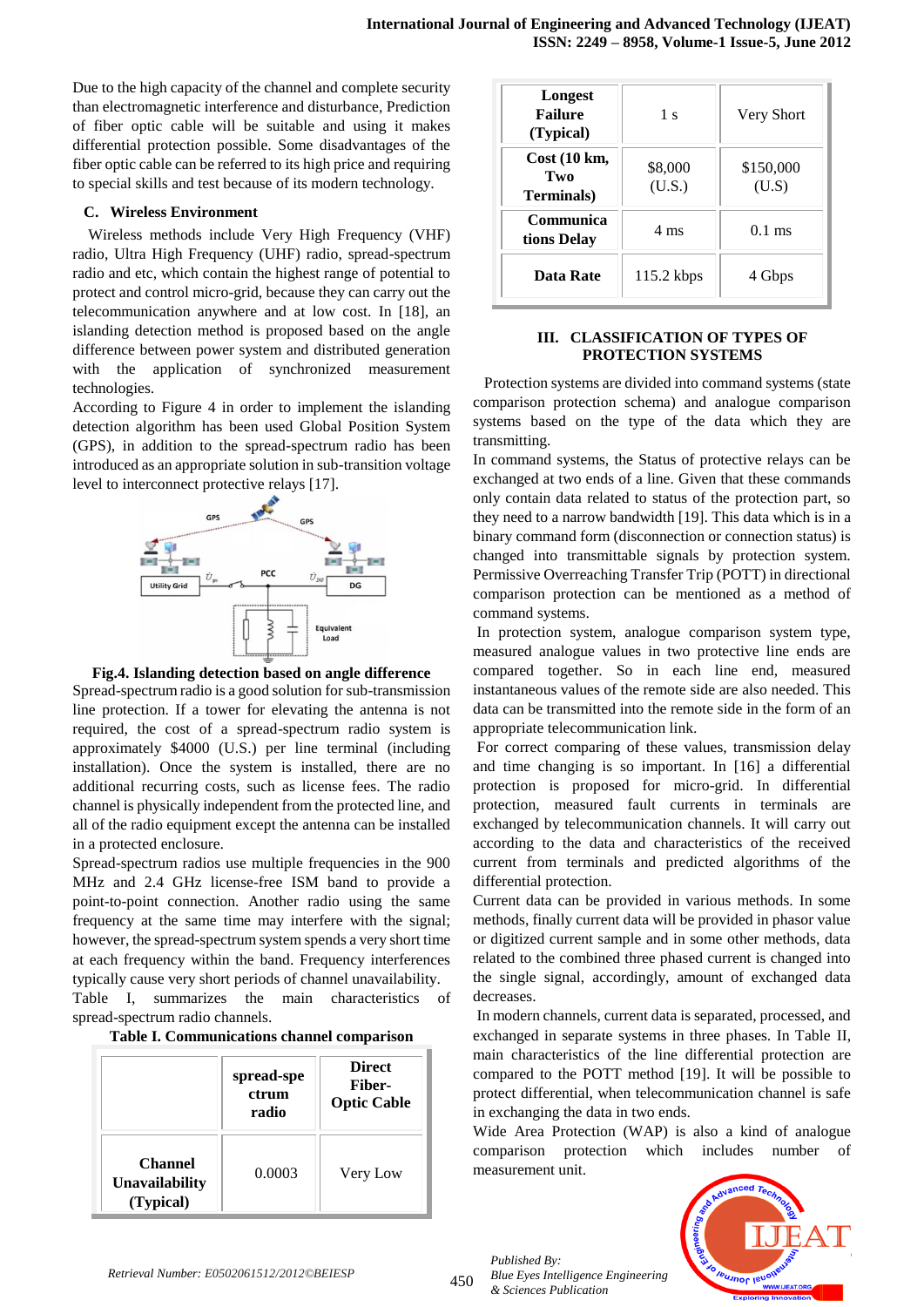These units are sampling as a synchronized form in different points and measured values are sent to a center to make a protection commands. This method includes automatic systems of network protection in auxiliary conditions and can prevent the disturbance of the electricity system such as overload and abnormal conditions of the voltage differential [4].

These protection schemes are known as Special Protection System (SPS), Remedial Action schemes, (RAS), System Integrity protection Schemes (SIPS). Protection requirements in this type of protection, is almost like an analogue comparison method. In WAP protection large amount of data should be transmitted, but in analogue comparison system data just are exchanging between two adjacent points. In [20-22] a protection scheme has been proposed for micro-grid by WAP protection.

|  | Table II. Comparison between protection schemes |  |  |  |
|--|-------------------------------------------------|--|--|--|
|--|-------------------------------------------------|--|--|--|

|                                                        | <b>Permissive</b><br>Overreaching<br><b>Transfer Trip</b><br>(POTT) | <b>Current</b><br><b>Differenti</b><br>яl |
|--------------------------------------------------------|---------------------------------------------------------------------|-------------------------------------------|
| <b>Operating</b><br><b>Speed</b>                       | $1.5-2$ cycles                                                      | $1.5 - 2$<br>cycles                       |
| Fault<br><b>Resistance</b><br>Coverage                 | Lower                                                               | Higher                                    |
| Maximum<br>Number of<br><b>Line</b><br><b>Terminal</b> | 15                                                                  | 3                                         |
| <b>Bandwidth</b><br>Requirement                        | 9.6-38.4<br>kbps                                                    | 56-115<br>kbps                            |
| Loss-of-Signa<br>Consequence                           | Failure to<br>Trip                                                  | Failure<br>to Trip                        |

## **IV. MAIN PARAMETERS IN TELEPROTECTION SYSTEM**

Protection system of the electricity networks are used for detecting the possible faults which occur in high voltage equipment or lines. Correct receiving of errors and rapid reaction are main conditions of these systems. In brief, the most important evaluation parameters of a teleprotection system are as follows:

- Security
- Dependability
- Trip transmission time

Which the definition of each one has come blow. Security of teleprotection system means that lines shouldn't receive an unexpected disconnection command under no conditions, even because of interference or noise conditions. Also if those commands which are transmitted were not received by receiver in a specified period, they are considered to be lost. This parameter is proposed as dependability.

Transmission time of the disconnection command is an another important parameters in teleprotection system which includes the spent period from command input to period of changing command output status and this period should be so low.

It is noteworthy that these three parameters are related together and an appropriate value of them is selected based on the teleprotection needs and one improvement would drop another. For example, increasing the period of transmission commands in a system leads to security increasing and dependability decreasing.

## **V. PROPOSED PROBLEM IN USING MICRO-GRID TELECOMMUNICATION SYSTEM IN DIGITAL TELECOMMUNICATION NETWORKS**

Today, data transmission and IP, TDM based- digital telecommunication networks have been entered in all fields of technology and has affected on many of the technical principles related to industries, which in protection power system, and specially protection of micro-grid, these portions are also gone. Accordingly, modern telecommunication networks standards have been developed to transmit audio and data in general application, using them in teleprotection application which in terms of delay and dependability requires special consideration and more analysis.

In brief, in a digital telecommunication which parts of electricity protection system, the following should be considered in terms of performance:

- Maximum transmission delay
- Maximum protection time
- Maximum propagation time variation
- Maximum propagation time symmetry
- Availability
- Redundant

In most digital telecommunication networks in order to improve the quality of service, redundant equipment are used to protect the equipment and network.

In the failure of equipment conditions or the communication link, link will be disconnected abruptly. Thus, protection of the network or equipment in telecommunication system get active and telecommunication system needs enough time for setting, recovery, and reconnection. In this condition telecommunication channel is not available for a period of time. This recovery time depends on the network topology, type of protection and type of the equipment which is used.

The utilizer of electricity network proposes the long recovery time as a problem in using digital teleprotection network. According to the IEC 60834- 1&2, the tests which should be done on the teleprotection system to meet all equipment application in the network, include security, dependability, transmission time, and

recovery time [7, 23].

*& Sciences Publication* 

*Blue Eyes Intelligence Engineering* 

*Published By:*